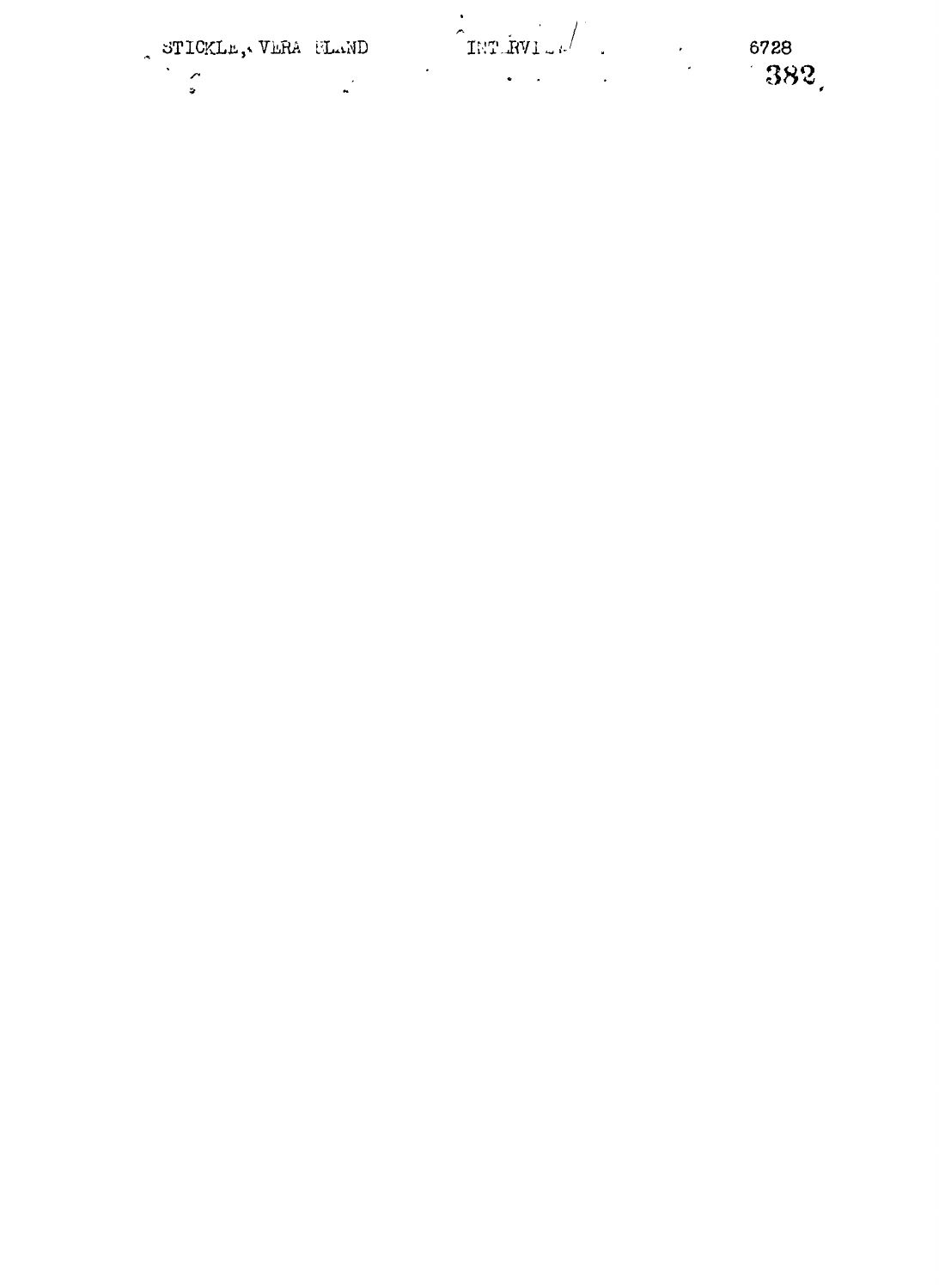|                                                | STICKLE, VERA BLAND? ~ INTERVIEW. |                                                                                                                                                                                                         |              |
|------------------------------------------------|-----------------------------------|---------------------------------------------------------------------------------------------------------------------------------------------------------------------------------------------------------|--------------|
|                                                | $-8 -$                            |                                                                                                                                                                                                         |              |
|                                                |                                   | Form $A - (S - 149)$                                                                                                                                                                                    |              |
|                                                | BIOGRAPHY FORM                    |                                                                                                                                                                                                         | 383<br>6728  |
|                                                | WORKS PROGRESS ADMINISTRATION     |                                                                                                                                                                                                         |              |
|                                                |                                   | Indian-Pioneer History Project for Oklahoma                                                                                                                                                             |              |
|                                                |                                   |                                                                                                                                                                                                         |              |
|                                                |                                   |                                                                                                                                                                                                         |              |
|                                                | d.                                |                                                                                                                                                                                                         |              |
|                                                |                                   |                                                                                                                                                                                                         |              |
| Field Worker's name Mary D. Derward            |                                   |                                                                                                                                                                                                         |              |
| This report made on (date) _____ July 16, 1937 |                                   |                                                                                                                                                                                                         | 193          |
|                                                |                                   |                                                                                                                                                                                                         |              |
|                                                |                                   |                                                                                                                                                                                                         |              |
| 1. Name. Vera Bland Stickle                    |                                   |                                                                                                                                                                                                         |              |
|                                                |                                   |                                                                                                                                                                                                         |              |
|                                                |                                   | ?. Post Office Address  Tulsa, Oklahoma.                                                                                                                                                                |              |
|                                                |                                   | 3. Residence address (or location) - 1743 South Gary Ave.                                                                                                                                               |              |
|                                                |                                   |                                                                                                                                                                                                         |              |
| 4. DATE OF BIRTH:   Month                      |                                   | Day                                                                                                                                                                                                     | 1888<br>Year |
|                                                |                                   |                                                                                                                                                                                                         |              |
| 5. Place of birth                              | Tulsa.                            |                                                                                                                                                                                                         |              |
|                                                |                                   |                                                                                                                                                                                                         |              |
|                                                |                                   |                                                                                                                                                                                                         |              |
| Name of Father<br>6.                           |                                   | $J. C. W.$ Bland $\sim$ Place of birth                                                                                                                                                                  |              |
|                                                |                                   |                                                                                                                                                                                                         |              |
|                                                | Other information about fathers   |                                                                                                                                                                                                         |              |
| 7. Name of Mother                              | Sue Davis Ma.d                    | Place of birth                                                                                                                                                                                          |              |
|                                                |                                   |                                                                                                                                                                                                         |              |
|                                                | Other information about mother    | Half Creek Indian                                                                                                                                                                                       |              |
|                                                |                                   |                                                                                                                                                                                                         |              |
|                                                |                                   | $\mathcal{L}^{\text{max}}$                                                                                                                                                                              |              |
|                                                |                                   | Notes or complete narrative by the field worker dealing with the life and                                                                                                                               |              |
|                                                |                                   | $^{5}$ the representation of the representation of the representation of the representation of the representation of the representation of the representation of the representation of $\mathbb{R}^n$ . |              |

story of the person  $int$ -distributed $\tilde{\mathcal{C}}$  Refer to Manual for suggested subje $\delta$ and questions. Continue on blank sheets if necessary and attach firmly to this form. Number of sheets attached this form. Mamber of sheets attached .  $\frac{1}{\sqrt{2}}$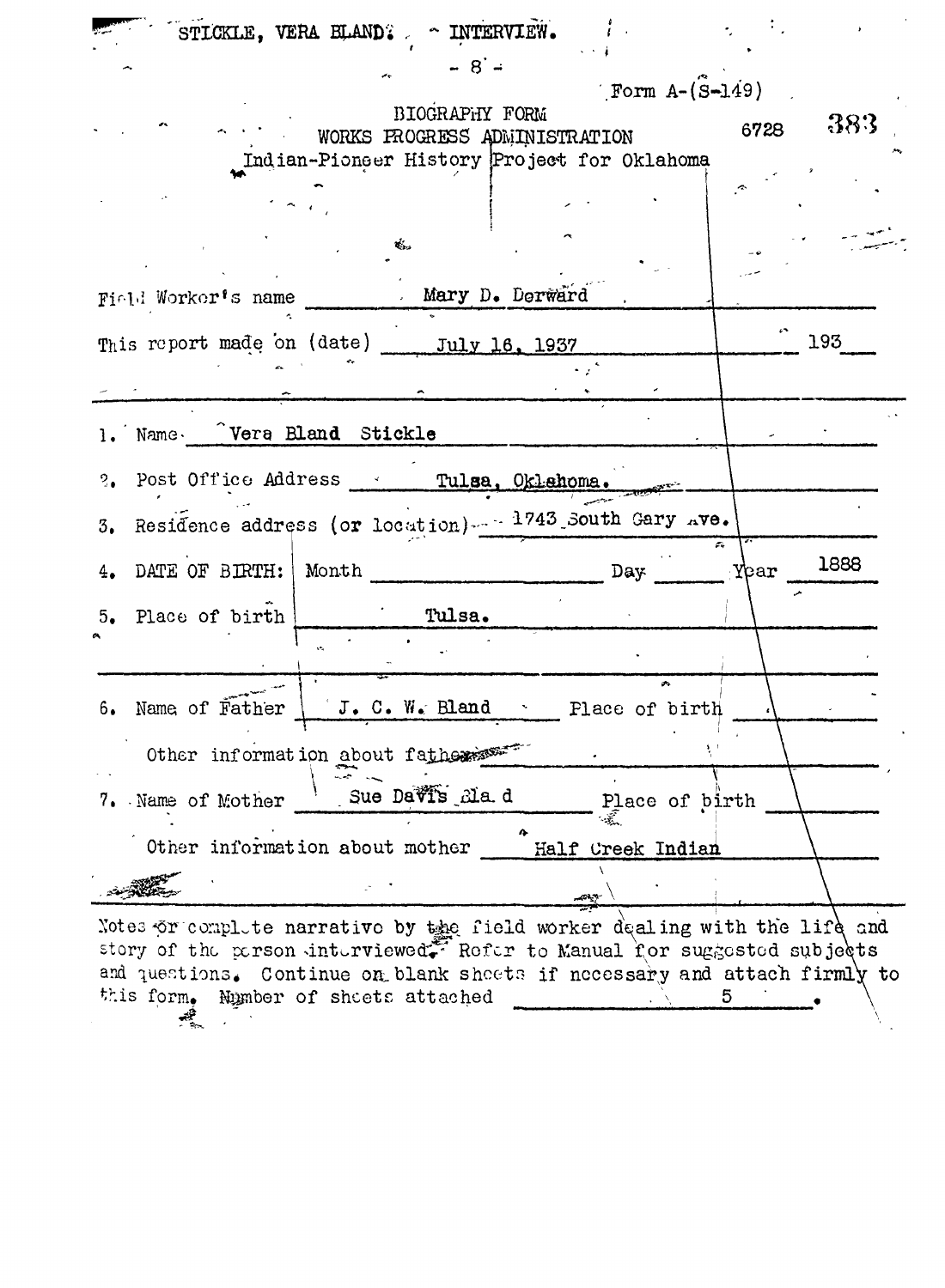STICKLE, VERA BLAND. INTERVIEW:

384

Mary D. Dorward'

*Held Worker* July 16.1937.

> VERA'ELAND' STICKLE A biographic sketch From a personal interview with the subject. ( 1943 Jouth ^ary ^ve., Tiilsa,''Oklahoma.)

Vera Bland Stickle, daughter of Dr. J. C.  $\lambda$ .  $2 \times 2 \times 2 \times 2$ was born in Tulsa'in 1388, in the rear of her father's drug streets that is a what is defined on  $\alpha$ The home in which the Elands lived stood at about what is  $\cdot$ now 311 South Lain, but her mother wes afraid, to stay alone so\she was staying at the drug store when  $f$ rs. Stickle, her first child was born. The house still stands but at a different location, it now being on West 3rd Street. The house of Minnie.Davis Offut, a sister of Mrs. Bland, stood. next to the Bland home, at the corner of Fourth and main, where the First National jank building now stands. Back of the houses were the orchards which extended east as far-as Joston Avenue. Mrs. Stickle recalls when her aunt  $\overline{\phantom{a}^{\prime}}$ would try to spank her boy she would have to chase him all over the orchards before she could catch him. EDUCATION

Mrs. Stickle attended the Presbyterian mission school in lulsa for her earliest schooling. Then the Blands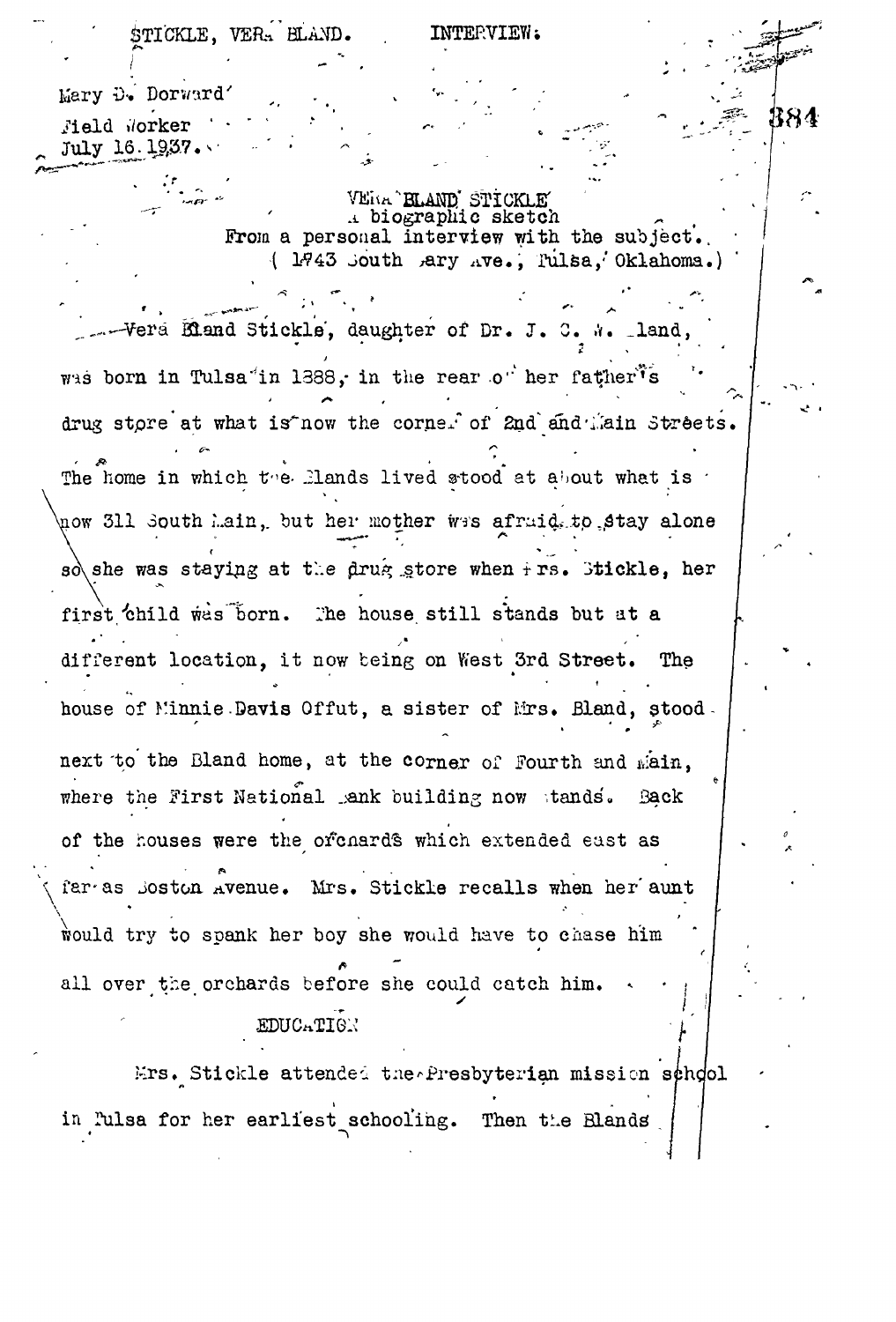$\texttt{STICKLE}$ ,  $\texttt{VERR}$ <sub>p</sub>HLAND. INTERVIEW.

bought and moved to the old Parkinson place in Red Fork.  $\mathcal{P}=\{\mathcal{P}^{\mathcal{P}}\}$  . In the set of the set of the set of the set of the set of the set of the set of the set of the set of the set of the set of the set of the set of the set of the set of the set of the set of the From the time on she went to school in red Fork where her teacher was Cornelia Radcliffe (Mrs. Robert Fry). The Red Fork school was a mission school and in order to المناجير be maintained by the church there had to be ten Indian \*\* children who attended free of charge. White children. paid tuition of one dollar per month per child.  $\sim$  The chool was under the supervision of alice Robertson who used to make periodic visits of inspection. When one of these visits was due we used to study and work for days in preper  $\cdot$ ration.

385

Lrs. Stickle later attended Cottey College in Missouri, ipauling College, a girls' seminary in ..uskoge $\epsilon$ , a.d henry ..endall Colie e after it was moved to Tulsa. Crs. Stickle's other had attended Spaulling College when it was known as Harrell Institute, the s me man, Robert Brewer, being president when Lirs. Stickle attended and when her mother did.

.irs. Stickle recalls that while she was in Spauling a circus came to town. The girls of the school were forbidaen to attend the circus secause Brother mewer didn't think it fitting that they should go to such a place, so a few of them slipped off and went anyhow. Reaching the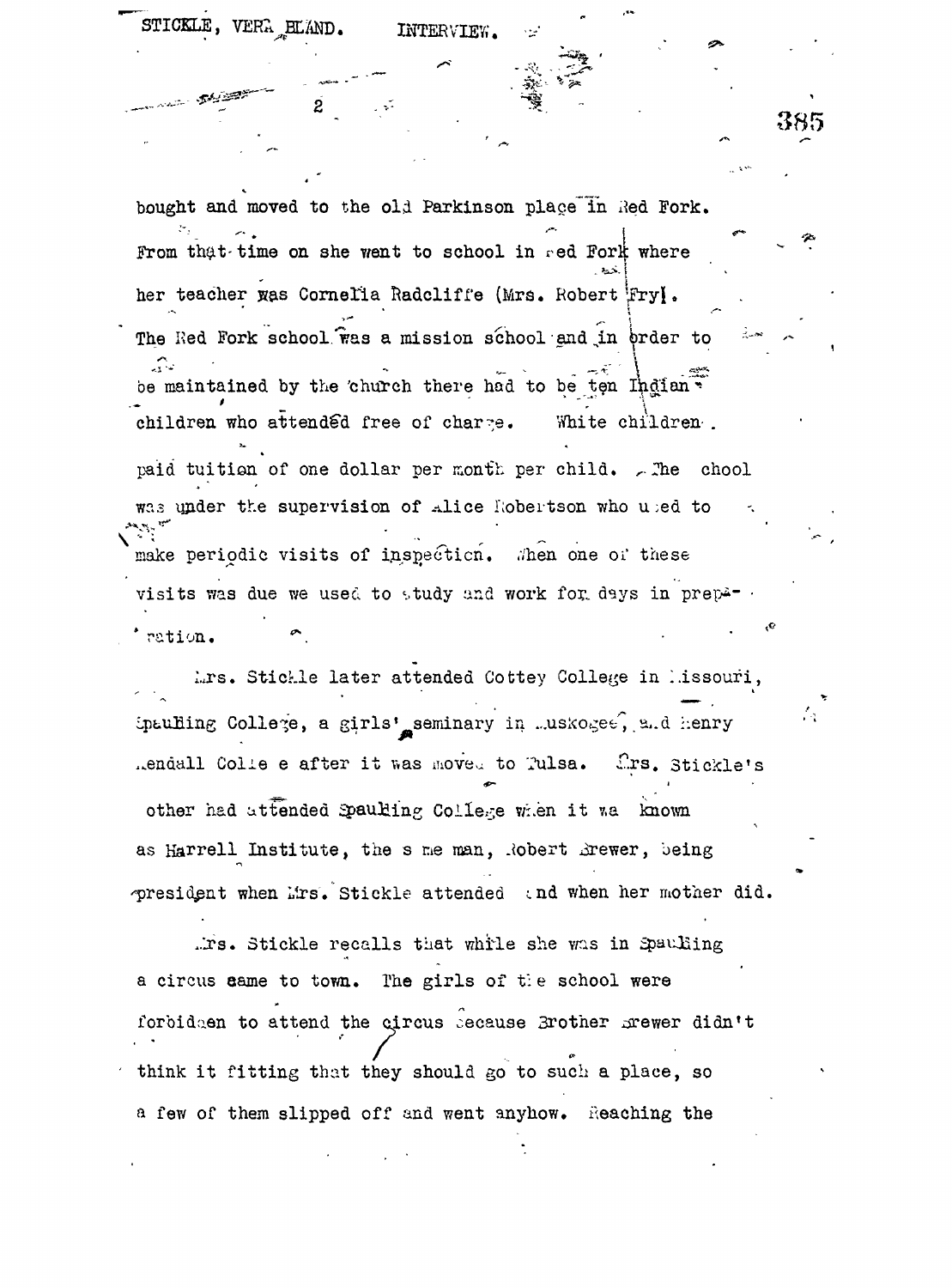$\texttt{STICKLE.}$   $\texttt{VERA}$   $\texttt{ELAND.}$  INTERVIEW.

\*

386  $\tilde{\mathbb{C}}$ 

circus grounds they saw Brother frewer's daughter Dess before they were scarcely seated.

## RED FORG AND TULSA.

Red Fork at that time was much more of a town thun Tulsa wa.. There was a nice little frame church where Dr. Kerr used to conduct Sunday School on Sunday afternoons, riding over from Tulsa on a bicycle. Lrs. Fry, the teacher, was also superintendent, organist, and teacher for the Sunday School, besides being her own janitress. , The church had been entirely by donations ma e by the cowboys. The girls of the church would give oyster suppers to which the cowboys would come and make a donation. The church edifice is no longer standing out the bell is now in the possession of Owen L. Bland of ted Fork, an uncle of Lrs. Stickle.

In those days there was nothing but woods between Tulsa and led fork, with not even a road- just a trail. Lirs. Stickle used to ride horseback to Tulsa. When she came to; the river, if the river war high her horse would wade to a certain point and then would swim the channel. The horse knew that spot cetter than ... rs.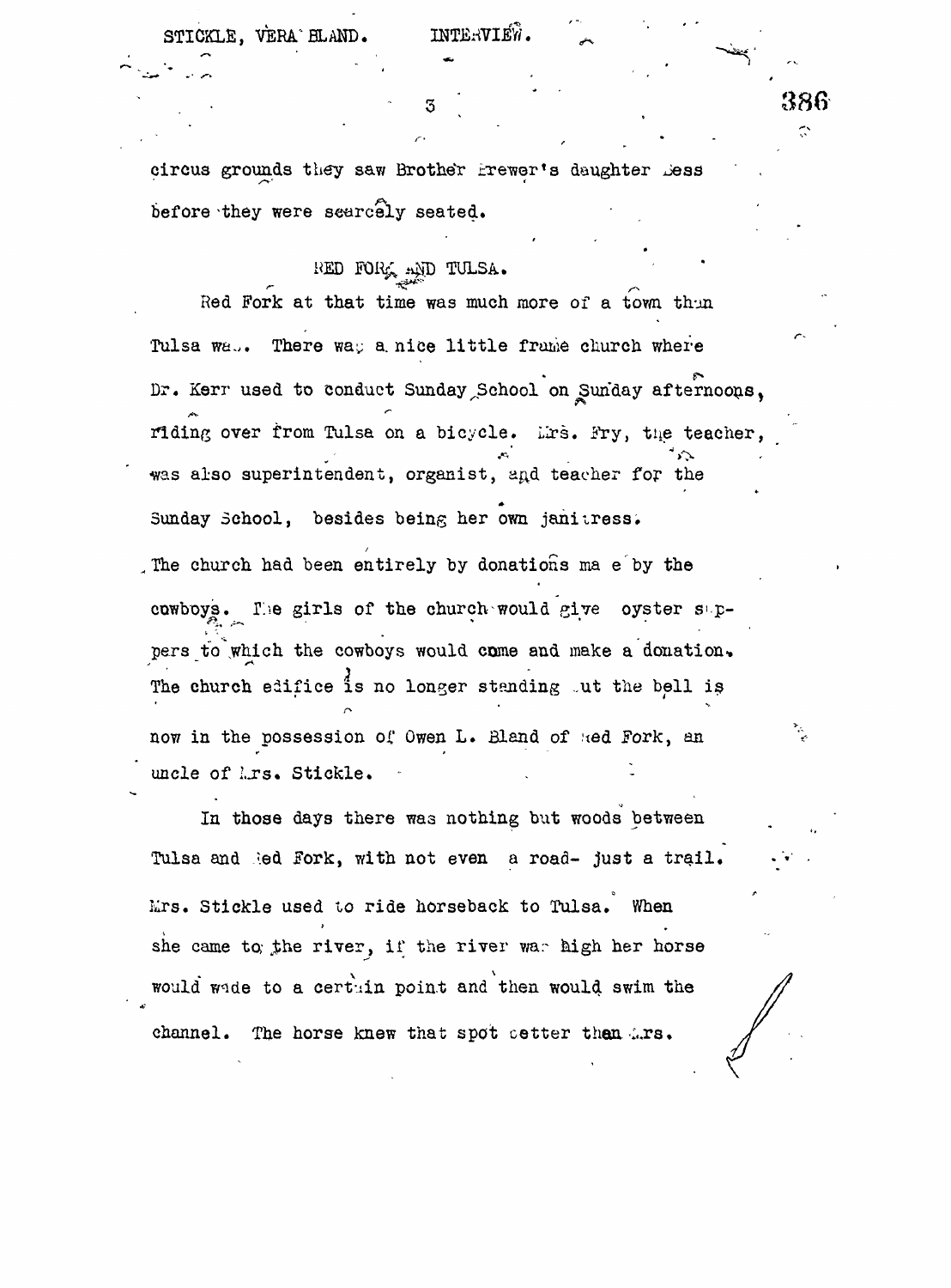KLE. VERA BILAND. **INTENVIEW** 

Stickle did ana when she stepped down.*irs.* Stickle would butckle did and when she stepped down firs. Sulckle would<br>
I fet her feet and riding habit up over the horse's neak until they came out of the water. , Sometimes the  $/$ young  $\frac{1}{2}$  -in . The set of  $\frac{1}{2}$ people of led Fork would walk to Tulsa, following the **•-»'• " •-. , • X** ...<br>in the river and then crossing the river on the railroad bridge. Is Mrs. Stickle says, "I would never have dreamed of letting my own childreh cross on that bridge. but in those days we thought nothing of it."

 $\texttt{REMINISCMCE}$  of  $\texttt{DR}$ .  $\texttt{BLAND}$ .

Dr. Bland came to Tulsa in late 184. He had been Dr. Bland came to Tulsa in late<sup>1</sup>/84. He had been. " Louis the preceding year. He had heard of Tulsa, decided  $\mathcal{L} = \{ \mathcal{L} \mid \mathcal{L} \in \mathcal{L} \}$  . Expression the precedent of  $\mathcal{L}$ to conie'here» and had reached ..rkansas City T/hen his • money gave but. He was able bo secure a skiff and in that he came down the ..rkansas hiver to Pulsa.

Dr. Pland was the first licensed physician in Tulsa and was commissioned to license other physicians to prac-

tice in this town. . He opened a drug store at the cornerof what is now 2nd and Main Streets.

In 1887 Br. Mand married Sue Davis, half-bre d' **I •' • . \* \* \* • -£=•** daughter of William T. Davis and .rlie Yahols Davis (  $full-blood$   $Creek$  Indian woman who made the journey over